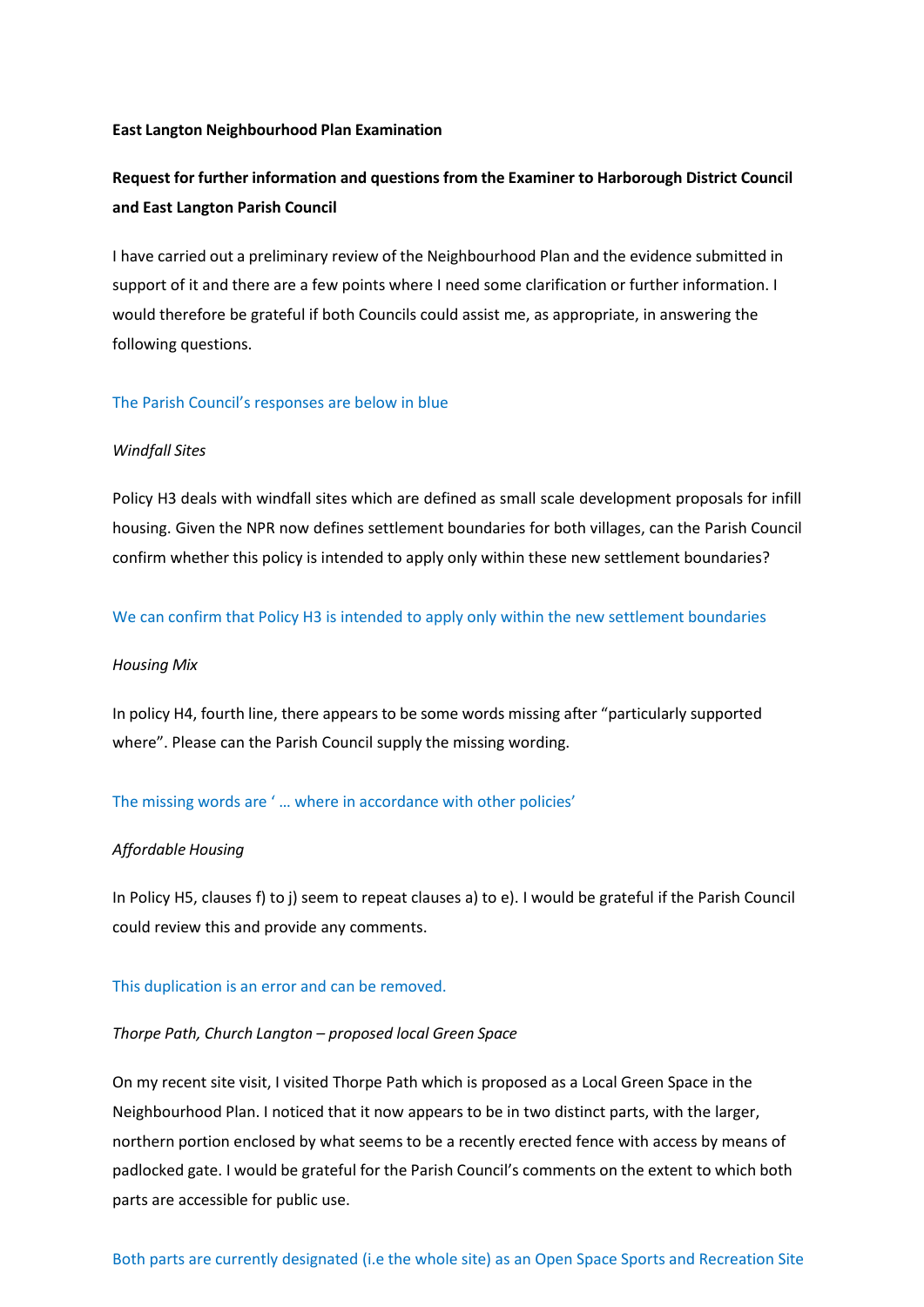by Harborough DC and have been publicly accessible for many years.

Very recently the owners, LDBE, expressed the desire to set aside the northern part of the field for grazing and issued a tender along these lines. Following a lack of interest in this proposal and opposition from the community, LDBE called a public meeting which was held on 10 February 2022 at which they offered to sell the whole field to the Parish Council. The Parish Council approve the principle of sale and are in the process of seeking an independent valuation of the land but is pleased that the owners now seek to sell the field to continue the community use which has been in place for many years and is special to residents, as demonstrated by the weight of comment at Regulation 16.

In pursuit of an early sale of the land to the Parish Council, LDBE has just issued Heads of Terms for the sale of this land (in its entirety) to the Parish Council which we attach to this response for reference. This helps to demonstrate that the Local Green Space will be able to endure beyond the Plan period.

The field is currently accessible through an entrance from the adjoining field. The newly fenced part has been secured by padlock as it was recently subject to horses being placed there to unlawfully graze on the land resulting in a notice being issued for their removal before the animals were reclaimed by the owners.

The Parish Council has agreed to submit a request to Harborough District Council for the land to be registered as an Asset of Community Value and is currently preparing the paperwork to send to the District Council.

## *Policy DBE2 Local Heritage Assets of Historical and Architectural Interest*

Harborough District Council has suggested that the fingerpost on Church Langton should be added to the list of heritage assets. Does the Parish Council have any views on this suggestion? This was an oversight by the Parish Council which was picked up by the District Council following enquiries about conserving the finger post and having it repainted. We are grateful to the District Council for including it in the Review.

Thank you for your assistance with these questions. Once I have received your responses, I may need to ask for further clarification or further queries may arise as the examination progresses.